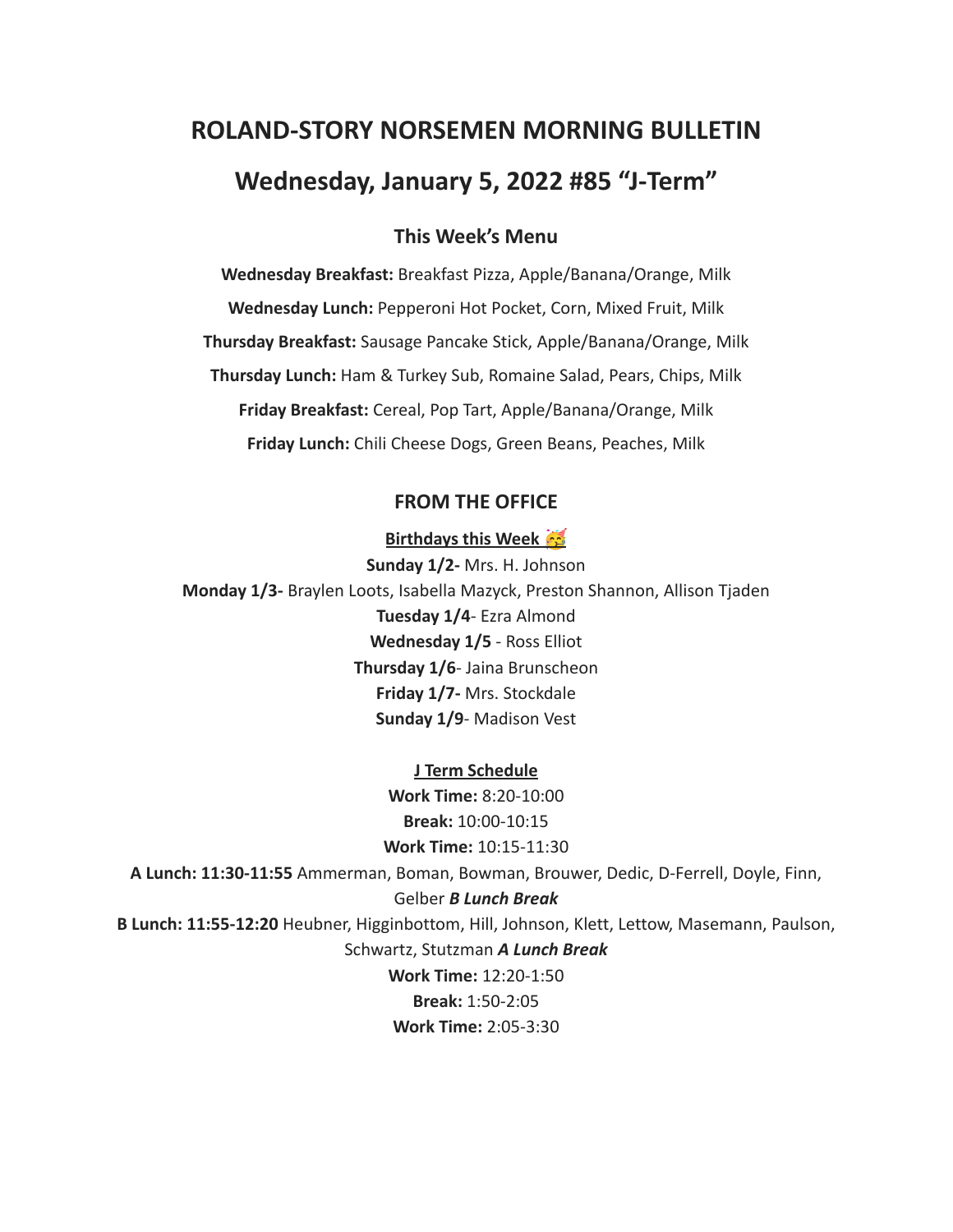

**[COUNSELOR FOLDER](https://docs.google.com/document/d/1vmwczNPbDzXe9vFaG5LJMQ7NYDv-i4oQJHybqA65TUc/edit?usp=sharing) (9-12)-Click here**



**Do you like working with mechanics?** Check out this great educational and career

opportunity. There is a program in Boone. See Mrs. Heisterkamp.

<https://vanwall.com/tech-programs/>

**Scholarship**

[IES Central Iowa Chapter Scholarship](https://drive.google.com/file/d/1TOCO584mY9ObCqCNa6kBs_Yjrn4wPSdj/view?usp=sharing)- \$500 or \$1,000 due 2/21. Going to ISU or U of I for engineering.

# **ATHLETIC ACTIVITIES FOR THE WEEK**

# **Thursday 1/6/21**

JV2 Girls Basketball vs Gilbert and Newton @ Roland Story High School North Gym 5:00pm JV/Varsity Wrestling Triangular @ Iowa Falls-Alden High School 6:00pm JV2 Boys Basketball @ Greene County High School 6:00pm JV Boys Basketball @ Greene County High School 7:15pm

## **Friday 1/7/21**

JV Girls Basketball vs West Marshall @ Roland Story High School North Gym 4:30pm JV Boys Basketball vs West Marshall @ Roland Story High School South Gym 4:30pm JV2 Boys Basketball vs West Marshall @ Roland Story High School South Gym 5:45pm Varsity Girls Basketball vs West Marshall @ Roland Story High School North Gym 6:00pm Varsity Boys Basketball vs West Marshall @ Roland Story High School North Gym 7:30pm